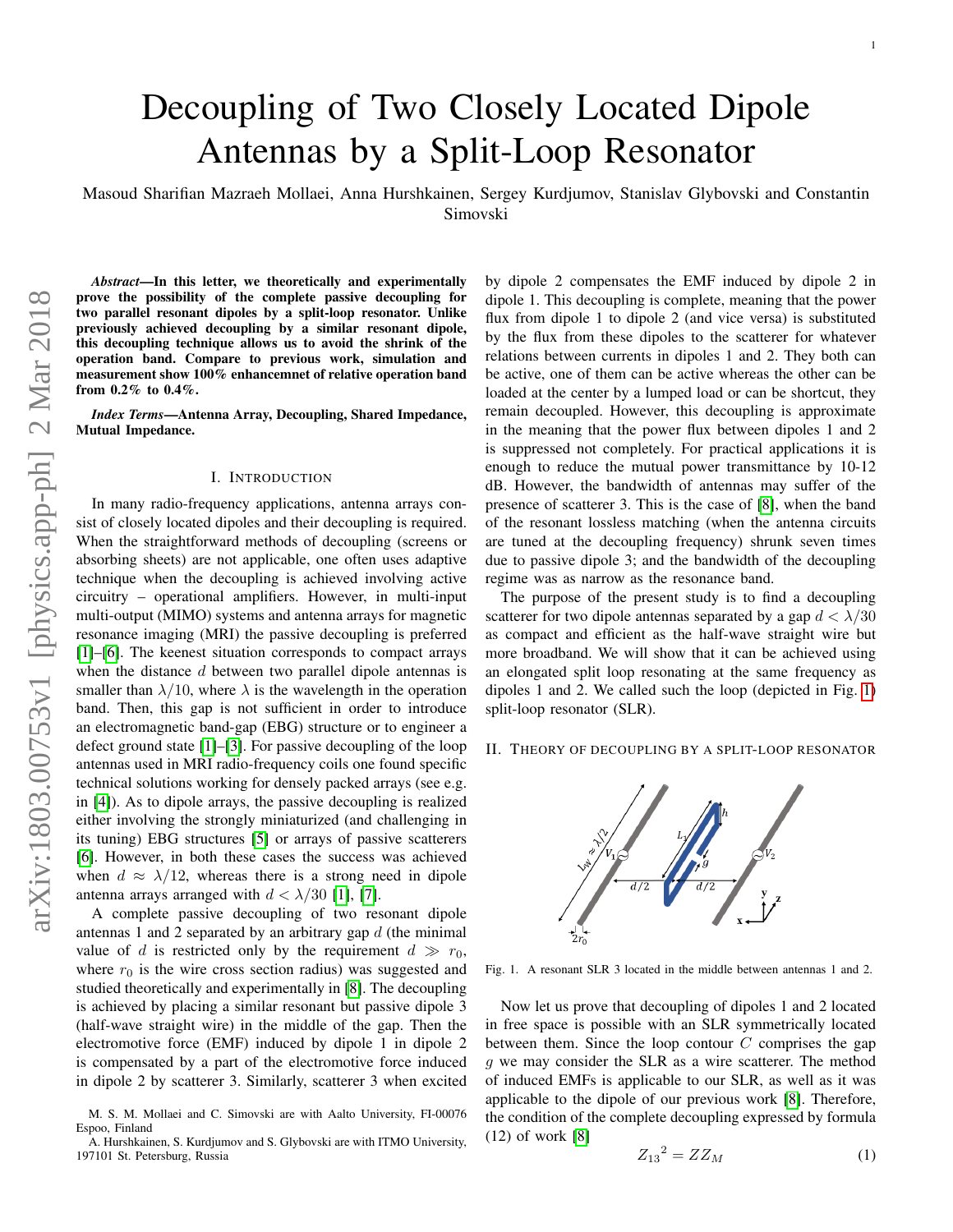remains valid for the structure depicted in Fig. [1.](#page-0-0) Here  $Z_M$ is mutual impedance between dipoles 1 and 2, Z is the self-impedance of our SLR, and  $Z_{13} = Z_{23}$  is its mutual impedance with antenna 1 or antenna 2. Both  $Z$  and  $Z_M$  are referred to the scatterer center – reference section (RS) located on the solid (top) side of the loop as shown in Fig. [2.](#page-1-0)



<span id="page-1-0"></span>Fig. 2. The side view of the structure comprising an active dipole 1 driven by an external voltage  $V_1$  and the passive SLR 3. Current  $I_3$  induced in the SLR is the sum of the electric  $I_e$  and magnetic  $I_m$  modes. At  $(y = +h/2, z = 0)$  $I_m = I_e = I_0/2$ , at  $(y = -h/2, z = 0) I_m = -I_e = -I_0/2$ .

In Fig. [2](#page-1-0) we depict the side view of our structure. A primary source  $V_1$  in the center of dipole 1 induces in our SLR 3 two current modes – an electric one  $I_e$  symmetric and an antisymmetric magnetic one  $I_m$  with respect to the plane  $y =$ 0. If the current in the reference section of the SLR i.e. at point  $(y = +h/2, z = 0)$  is denoted as  $I_0$  both modes have the same amplitude  $I_0/2$  at this point, whereas they mutually cancel each other at the gap that can be approximated by point  $(z = 0, y = -h/2)$ . The distribution of the electric dipole mode along the SLR is similar to that in a straight wire and, therefore, can be approximated as (see e.g. in [\[9\]](#page-3-7)):

<span id="page-1-4"></span>
$$
f_e(z) \equiv \frac{I_e(z)}{I_0/2} = \frac{\sin k \left(\frac{L_l}{2} - |z|\right)}{\sin \frac{k L_l}{2}}.
$$
 (2)

Contrary to the electric mode, the magnetic one is maximal at the vertical sides of the loop. This is so because these sides are shortcuts if our SLR is considered as a two-wire line. This model of the loop results in the following approximation:

$$
f_m(z) \equiv \frac{I_m(z)}{I_0/2} = \pm \frac{\cos k \left(\frac{L_l}{2} - |z|\right)}{\cos \frac{kL_l}{2}}.
$$
 (3)

Sign plus corresponds to the top side of the loop ( $y = +h/2$ ), sign minus – to the bottom side  $(y = -h/2)$ .

Let us calculate the mutual impedance  $Z_{13}$  between dipole 1 and SLR 3 applying the general formula of the induced EMF method:

<span id="page-1-1"></span>
$$
Z_{13} = \frac{1}{I_1} \int_C E_{13}(l) f_3(l) \, dl,\tag{4}
$$

where  $I_1$  is the current at the center of dipole 1,  $E_{13}(l)$  is the tangential component of the electric field produced by this primary current at a point  $l$  of the wire contour  $C$  of scatterer 3, and  $f_3(l) = f_e(l) + f_m(l)$  is the current distribution in scatterer 3. Decomposition of the current induced in 3 onto the electric and magnetic modes allows us to split the righthand side of [\(4\)](#page-1-1) into electric and magnetic mutual impedances formed by the coupling of the primary current  $I_1$  with the electric and magnetic modes, respectively. The antisymmetry of the magnetic mode results in two mutually cancelling EMFs induced in the top ( $y = +h/2$ ) and bottom ( $y = -h/2$ ) sides. In the vertical sides  $E_{13} = 0$ . Meanwhile, the equivalent EMFs corresponding to the electric mode sum up and [\(4\)](#page-1-1) is simplified to

<span id="page-1-2"></span>
$$
Z_{13} = \frac{2}{I_1} \int_{-L_1/2}^{L_1/2} E_{13}(z, y = \frac{h}{2}) f_e(z) dz.
$$
 (5)

This formula describes the mutual impedance of two effective dipoles one of which is dipole 1 length  $L_w$ , and the other one is one half of the SLR, e. g. its top side  $L_1$ . The problem of  $Z_{13}$  yields to the symmetric mutual coupling of two parallel dipoles of different lengthes.

Formulas for the mutual impedance of two parallel and symmetrically arranged dipoles are known. We will use the integral formula of [\[11\]](#page-3-8) which allows us to rewrite [\(5\)](#page-1-2) as

<span id="page-1-3"></span>
$$
Z_{13} = \frac{\eta}{2\pi} \int_{-L_l/2}^{L_l/2} f_e(z) F(z, \delta) dz.
$$
 (6)

Here  $\eta = 120\pi$  Ohm is free space impedance and it is denoted

$$
F(z,\delta) = \frac{e^{-jkr_+}}{r_+} + \frac{e^{-jkr_-}}{r_-} - 2\cos\frac{kL_w}{2}\frac{e^{-jkr}}{r},
$$

 $r =$ √  $\sqrt{(h/2)^2 + (d/2)^2}$ , and values  $r_+$  and  $r_$  are distances from two ends of dipole 1 to the integration point:

$$
r_{-} = \sqrt{\left(\frac{L_w}{2} - z\right)^2 + \delta^2}, \quad r_{+} = \sqrt{\left(\frac{L_w}{2} + z\right)^2 + \delta^2}.
$$

The result of the integration in [\(6\)](#page-1-3) can be presented in the closed form even in the present case  $L_l \neq L_w$  (see e.g. in [\[10\]](#page-3-9)). However, all known representations of this result are too cumbersome. We will obtain a simpler expression for  $Z_{13}$ suitable for our purpose.

Namely, let us assume that both dipole 1 and SLR 3 resonate at the same frequency and the decoupling holds in their resonance band. The resonance of dipole 1 holds when  $L_w \approx 0.496\lambda$  and in our SLR the loop inductance resonates with its capacitance. Assuming the capacitance of the gap  $g$ to be negligibly small (that is correct if  $r_0 \ll g \ll L_l$ ) we may calculate the inductance of our rectangular loop using formulas of [\[12\]](#page-3-10), and its capacitance – using formulas of [\[13\]](#page-3-11). Choosing as an example  $L_w = 500$  mm and  $r_0 = 1$  mm (then the resonance band of dipoles 1 and 2 centered by the resonance frequency can be specified as 290-310 MHz) we fit the resonance band of the SLR to that of the dipoles when  $h = 10$  mm and  $L_l = 290$  mm.

Since in this case  $L_l$  is noticeably smaller than  $\lambda/2$ , the sinusoidal current distribution [\(2\)](#page-1-4) can be replaced by its quadratic approximation  $f_e(z) = 1 - (2z/L_l)^2$ . This formula seems to be rough, but it is even more accurate (at least when  $L_l < \lambda/3$ ) than the commonly adopted sinusoidal approximation [\(2\)](#page-1-4) which is not smooth at  $z = 0$ . Substitution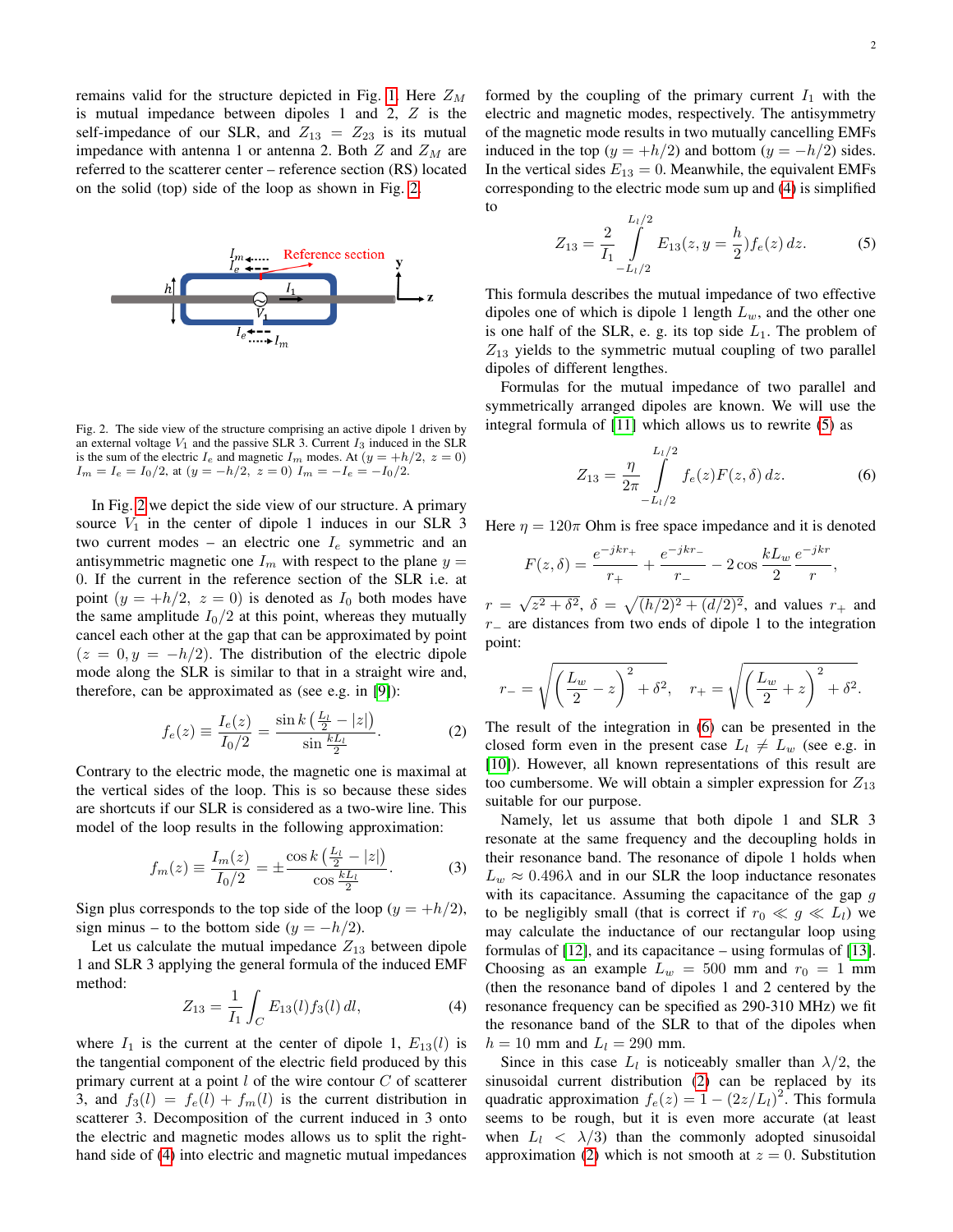of the quadratic approximation into [\(6\)](#page-1-3) and variable exchanges  $L_1/2 \pm z \rightarrow \xi$  yield the right-hand side of this relation to a linear combination of following integrals:

$$
J_1 = \int_{-\frac{L_l}{2}}^{\frac{L_l}{2}} \frac{e^{-jk\sqrt{\xi^2 + a^2}}}{\sqrt{\xi^2 + a^2}} d\xi,
$$
  

$$
J_2 = \int_{-\frac{L_l}{2}}^{\frac{L_l}{2}} \xi \frac{e^{-jk\sqrt{\xi^2 + a^2}}}{\sqrt{\xi^2 + a^2}} d\xi,
$$

and

$$
J_3 = \int_{-\frac{L_l}{2}}^{\frac{L_l}{2}} \xi^2 \frac{e^{-jk\sqrt{\xi^2 + a^2}}}{\sqrt{\xi^2 + a^2}} d\xi,
$$

where a is a constant independ on  $\xi$ . Integrals of types  $J_{1-3}$ were calculated using the simplest variant of the stationary phase formula (see e.g. in [\[14\]](#page-3-12)). In all these integrals the stationary phase point  $\xi$  centers the integration interval, whereas the contributions of the ends of this interval (points  $\xi = \pm L_1/2$  cancel out in the final expression. This is not surprising because the dipole mode current nullifies at the edges of the SLR.

The stationary phase method is adequate because  $L_w$  is large enough and function  $F(z)$  is oscillating. Skipping all involved but very simple algebra, the result takes form:

<span id="page-2-0"></span>
$$
Z_{13} \approx \frac{\eta L_l}{3\pi} \left[ \frac{k L_w e^{-jk\delta}}{4\sqrt{2\pi}\delta} - \cos \frac{k L_w}{2} \frac{k L_w e^{-jk\Delta}}{2\sqrt{2\pi}\Delta} \right]. \tag{7}
$$

Here it is denoted  $\Delta = \sqrt{(L_w/2)^2 + \delta^2}$ . Further simplification results from the resonant length of our dipoles  $kL_w = \pi$ . The term with  $\Delta$  in [\(7\)](#page-2-0) vanishes and we obtain:

<span id="page-2-3"></span>
$$
Z_{13} \approx \frac{\eta L_l e^{-jk\delta}}{24\sqrt{2\pi}\delta}.
$$
 (8)

Now, let us calculate the input impedance  $Z$  of an individual SLR entering [\(1\)](#page-0-1). At frequencies near the resonance where the reactance is negligibly small, the input impedance is equal (neglecting the Ohmic losses) to the radiation resistance  $R_{SLR}$ . This radiation resistance is a simple sum of  $R_{el}$  – that of a Hertzian dipole with effective length  $L_{\text{eff}}$  (see e.g. in [\[9\]](#page-3-7))

<span id="page-2-1"></span>
$$
R_{\rm el} = \frac{\eta}{6\pi} (k L_{\rm eff})^2 \tag{9}
$$

and  $R_{\text{mag}}$  – that of a magnetic dipole with effective area  $S_{\text{eff}}$ (see e.g. in [\[9\]](#page-3-7))

<span id="page-2-2"></span>
$$
R_{\rm mag} = \frac{8\pi\eta}{3} (k^2 S_{\rm eff})^2.
$$
 (10)

Parameters  $L_{\text{eff}}$  characterizing the distribution of the electric mode and  $S_{\text{eff}}$  (magnetic mode) are easily found via simple integration of  $f_e$  and  $f_m$  that gives in our example case  $L_{\text{eff}} \approx$  $L_l$  and  $S_{\text{eff}} \approx L_l h$ . Then, [\(9\)](#page-2-1) and [\(10\)](#page-2-2) for our example case give the radiation resistance of the resonant SLR  $R_{SLR}$  =  $R_{\rm el} + R_{\rm mag} = \approx 70$  Ohm. The resonant impedance of a halfwave dipole is also nearly equal  $R_0$  =70 Ohms [\[9\]](#page-3-7). Therefore, it is reasonable to assume that the input impedance  $Z$  of an individual SLR at frequencies near its resonance is practically equal to that of the resonant dipole and can be approximated as  $Z \approx R_0(1 + \beta \gamma)$ , where  $\beta \approx 59$  and  $\gamma = (\omega - \omega_0)/\omega_0$ is relative detuning  $[8]$ . Substituting this approximation for  $Z$ , [\(8\)](#page-2-3) for  $Z_{13}$  and (14a) of [\[8\]](#page-3-6)  $Z_M \approx (\eta/24\pi kd) \exp(-jkd)$ into [\(1\)](#page-0-1), we obtain the decoupling condition as

<span id="page-2-4"></span>
$$
\frac{R_0 \eta}{24\pi kd} e^{-jkd} (1 + \beta \gamma) = \left(\frac{\eta L_l}{24}\right)^2 \frac{e^{-2jk\delta}}{2\pi \delta^2}.
$$
 (11)

In the case  $h \ll d \delta \approx d/2$  and complex exponentials cancel out that reduces [\(11\)](#page-2-4) to the simplest equation from which we find the detuning  $\gamma$  corresponding to the decoupling

<span id="page-2-5"></span>
$$
\beta \gamma = \left(\eta k L_l^2 / dR_0\right) - 1. \tag{12}
$$

For  $d = 3$  cm (in this case  $h = d/3$ ) and  $L<sub>l</sub> = 29$  cm [\(12\)](#page-2-5) yields  $\gamma \approx 0.0423$  that implies the decoupling at the upper edge of the resonance band – at 312.8 MHz. Of course, this is an approximate decoupling, however, in our terminology it is complete since should be observed for whatever relations of currents in the active dipoles.

## III. VALIDATION OF THE THEORY AND DISCUSSION



Fig. 3. Picture of the setup. The structure is supported by foam wrapped by paper. Slots in the vertical foam sheet show the height  $H$  of the SLR over the plane  $y = 0$ . The complete decoupling corresponds to  $H = 0$ .

<span id="page-2-6"></span>Numerical investigations of  $S_{12}$  parameter calculated using CST Studio for dipoles 1 and 2 performed of a copper wire in absence and in presence of ideal matching circuits tuned at the frequency of decoupling. Simulations were done in absence of our SLR (reference structure) and in its presence. The decoupling frequency was taken exactly equal to that predicted by our theory (312.8 MHz) and the geometric parameters offering the decoupling at these frequency turned out to be surprisingly close to those predicted by our theory. Namely, for  $d = 3$  cm the complete decoupling at frequency 312.8 MHz is achieved with following design parameters of antennas and SLR:  $r_0 = 1$ mm,  $L_l = 290.2$  mm,  $L_w = 500$  mm,  $h = 7$  mm. Also, in these simulations we took  $g = 30$  mm that is not specified by the theory but satisfies its assumption  $r_0 \ll g \ll L_l$ . Simulations have confirmed our expectations about a broader band of both resonant matching and decoupling granted by an SLR compared to a resonant dipole [\[8\]](#page-3-6). The replacement of the decoupling dipole with an SLR enlarges the operation band from 0.2% [\[8\]](#page-3-6) to 0.4%.